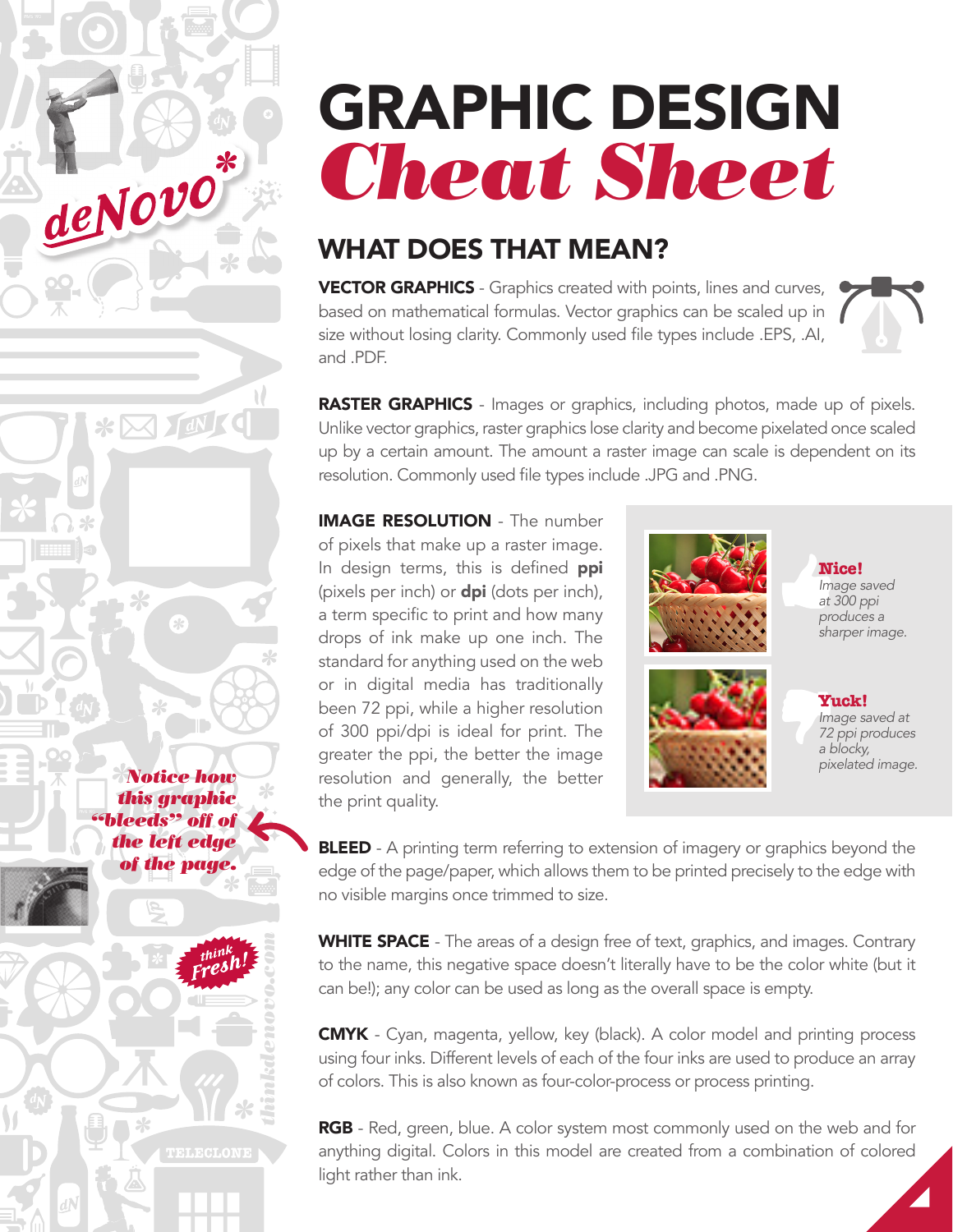PANTONE® - Company known for its colored matching system (known as PANTONE® Matching System or PMS), which uses numbers to distinguish each color and is designed to be standardized so that colors can be produced consistently and accurately no matter which manufacturer/printer is used.



**SERIF FONTS** - Typefaces that use serifs (small lines) on the ends of each letter or character. Popular serif fonts include Times New Roman, Garamond, and Courier.



**Serif**

**SANS SERIF FONTS** - Typefaces that don't include serifs on letters and characters. Among the most commonly used are Helvetica, Futura, and Franklin Gothic.

LOREM IPSUM - Nope, it's not Spanish! Lorem ipsum is a jumbled up version of a classical passage of Latin text that is used as placeholder copy by designers when mocking up a layout. It is meant to indicate where text will go within a design.



*thinkdenovo.com*

TELECLONE

 $* \boxtimes \text{IN}$ 

Lorem ipsum dolor sit amet, consectetur adipiscing elit. Cras commodo, libero nec accumsan lacinia, mi est viverra lorem, in elementum dolor erat nec leo.

# GRAPHIC DESIGN MYTHS

#### **You can pull an image from the web to use in a piece that will be printed.**

FALSE! First and foremost, this can lead to a copyright infringement if you don't have permission from the owner to use said image. Second, most photos and graphics found on the web don't meet the image resolution standards necessary for print.

## **Every inch of space in a design should be filled.**

While it tends to be a controversial topic among designers and clients, white space plays a vital role in design. Beyond aesthetics and providing visual balance, it helps prevent the overall message from getting lost in a sea of copy and graphics. Keep in mind that most people looking at an ad or other visual media have a short attention span; therefore capturing and holding someone's interest from the start is imperative.